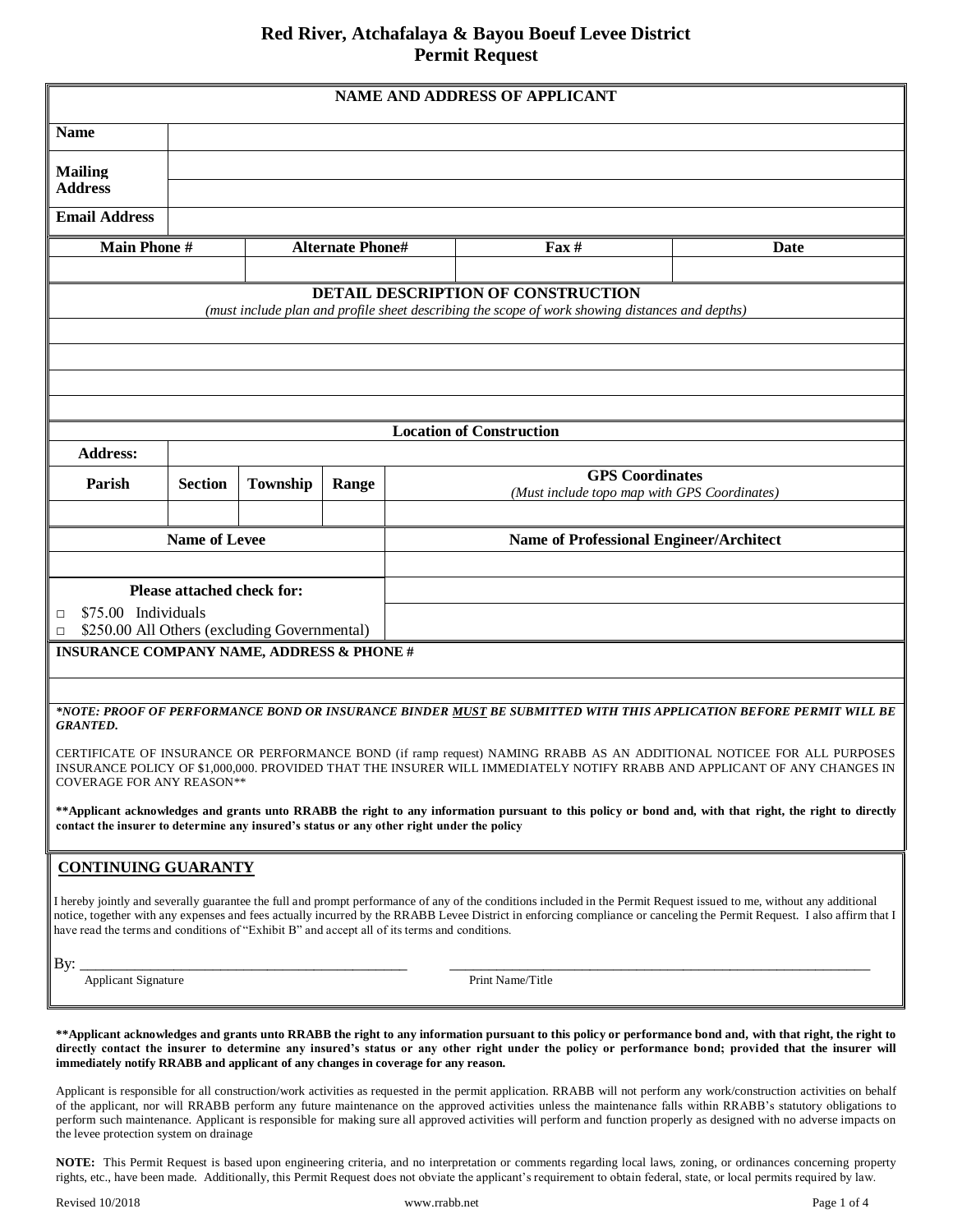## **Exhibit B**

## **Terms & Conditions for RRABB Levee District Permit Request**

- I. Unless expressly excluded in the Permit Request issued to Applicant, each Permit Request automatically includes, but is not limited to, the following conditions as if they were fully stated in the Permit Request issued to Applicant:
	- A) A copy of the Permit Request must be in Applicant's possession at all times, and available for viewing by the District, the U. S. Army Corps of Engineers, and Department of Transportation and Development, or their successors or designees.
	- B) The Permit Request is non-negotiable and non-transferable.
	- C) Applicant will maintain the servitude area clean and free of any debris resulting from Applicant's activities; otherwise, RRABB may demand that Applicant sign a "Hold Harmless" agreement accepting responsibility for all damages it occasions to RRABB or others at its own expense and cost, or reimburse RRABB for any clean-up costs.
	- D) Applicant is responsible for all construction/work activities as requested in the permit application. RRABB will not perform any work/construction activities on behalf of the applicant, nor will RRABB perform any future maintenance on the approved activities unless the maintenance falls within RRABB's statutory obligations to perform such maintenance. Applicant is responsible for making sure all approved activities will perform and function properly as designed with no adverse impacts on the levee protection system on drainage.
	- E) Applicant will not place any fill materials on the batture or flood side of the levees that raise elevations above natural grade without the expressed approval of the District.
	- F) Should Applicant elect, or is required by the landowner or the District to cease operations at the work area, all structures and materials at the area shall be removed from the area and the area returned to its natural state before abandoning the area at Applicant's costs with approval of the District.
	- G) Any damage to the levee, berm, or servitude, or the property of third parties is to be repaired at Applicant's expense.
	- H) Applicant agrees to hold harmless, indemnify, and defend District against any and all damages, including damages to the levee, berm, and servitude, and all claims, actions, or liabilities which might arise from Applicant's use of the Permit Request or the result of the Applicant's activities; all of Applicant's employees or guests are bound by these requirements.
	- I) Applicant acknowledges the District's obligation to insure and protect the flood protection system, to maintain the levee system, and to exercise its law enforcement jurisdiction on or adjacent to the levees. Consequently, if an emergency occurs and the District determines that the performance of its above obligations are detrimentally affected because of the requested activities, construction, or structures, the District may immediately, without notice, revoke the "Letter of No Objection." If no emergency exists, but the performance of the above obligations by the District are detrimentally affected because of the requested activities, construction, or structures, or if it is ordered by U. S. Army Corps of Engineers or the Louisiana Department of Transportation and Development, the District may revoke the Permit Request after thirty (30) days prior written notice and a hearing.
	- J) If it is necessary for District to file suit to enforce the conditions of the Permit Request, Applicant agrees to pay the District's reasonable attorney's fees and court costs. If the District shall, without its fault, be made a party to any claim or litigation commenced by or against Applicant, Applicant agrees to pay all costs and reasonable attorney's fees incurred by District in connection therewith.
	- K) Should changes in the location or the section of the existing levee and/or waterway, or in the generally prevailing conditions in the vicinity be required in the future, in the public interest, the Applicant shall make such changes in the project concerned or in the arrangement thereof as may be necessary to satisfactorily meet the situation and shall bear the cost thereof.
	- L) Permit Request issued may contain special conditions, in addition to the conditions stipulated above.
	- M) Gates, keys, locks, usage of the premises are authorized for the District and/or its designees at all times and without prior approval of Applicant.
	- N) Applicant shall hold RRABB harmless of any damage to the property and/or to third persons occasioned by the fault of Applicant.
	- O) RRABB does not warrant title to the property.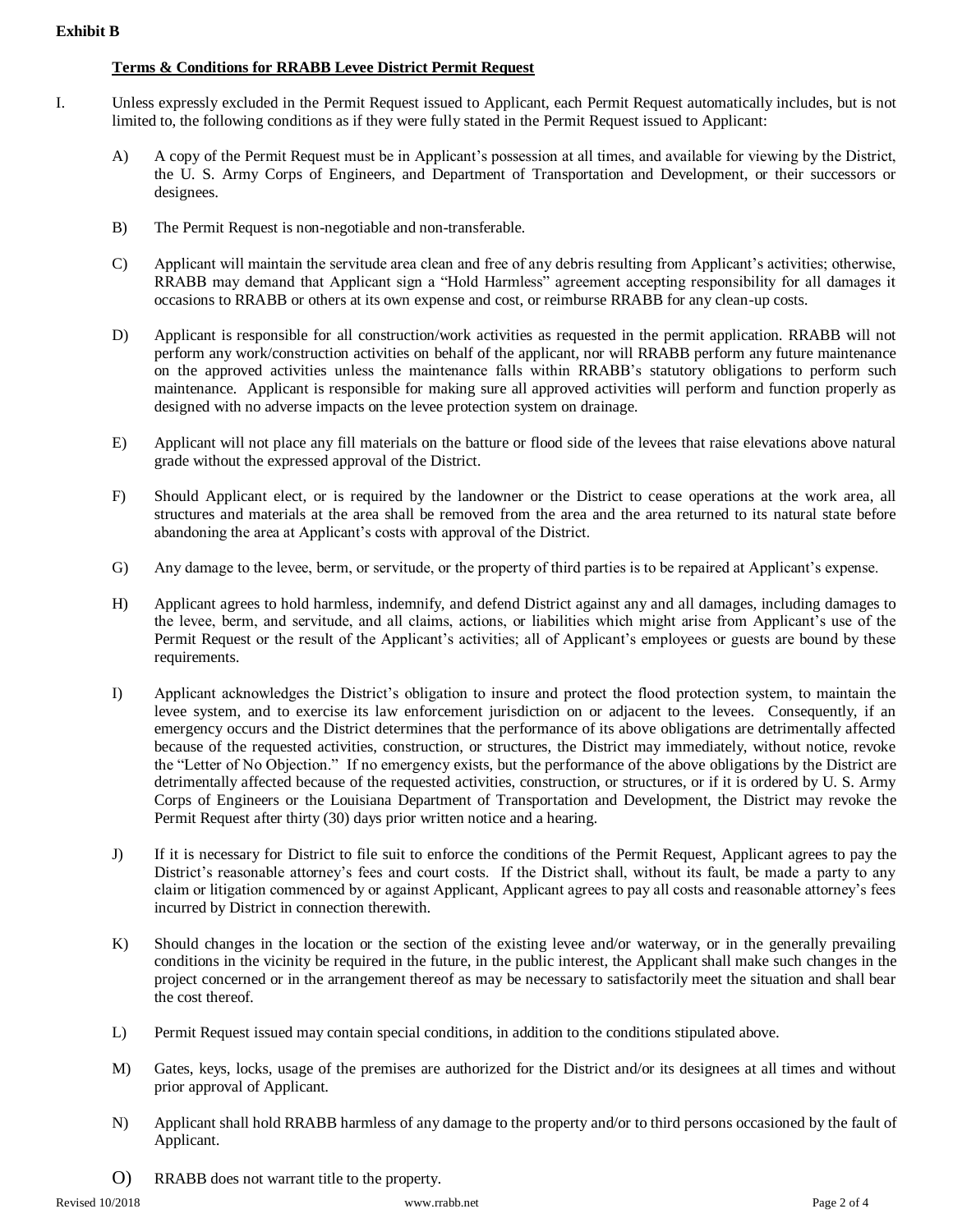- P) RRABB through its superintendent or designee shall determine the reasonableness of the construction period provided and reserves the right to reject any request based on the length of time provided.
- Q) All requirements related to provision and proof of the performance bond are due prior to approval and submission of this request to the Board of Commissioners for RRABB.
- R) The amount and/or sufficiency of the performance bond shall at all times be discretionary for RRABB.
- S) All extensions of the time for construction are within the discretion of RRABB; extensions for construction should be made within the period provided in ("O")
- T) Failure to timely perform may forfeit the performance bond in favor of RRABB and may result in the cancellation of the Permit Request.
- U) RRABB shall be a noticee for mail purposes for all insurance and performance bonds.

## **Instructions**

I. A Levee Board Permit Request is required when any proposed activity will:

- A) Any activity including subsurface work on the batture or within 1500' of the levee centerline, and 300'within a Federal or Non-Federal levee;
- B) Take place on, over, or adjacent to any portion of the levee 100' statutory easement right-of-way;
- C) Require piling to be driven or excavations made or wells drilled within 1,500' of the landside levee toe;
- D) Produce heavy detonation (explosives) within two miles of the landside levee toe;
- E) Place any object or material, which interferes with the safety, inspection, construction, or maintenance of a levee within 15' of the landside levee toe and 40' from the floodside of the levee toe;
- F) Any activity including but not limited to any type of structure, electric or phone pole, water or gas lines within 300'
- G) In addition if the proposed work/activity, such as those listed above, is located on the levee itself (from flood side levee toe to land side levee toe) then a request letter must be addressed to the USACE District Commander of the appropriate district office. This request letter shall be sent to RRABB as instructed on Page 4 Item III.A) for further processing. Instructions for submitting the letter are as follows:

USACE Written Request: Document the initiation of the Section 408 process. Information for this request will be used by the USACE District to determine documentation and approval requirements.

All requests for Section 408 permission must be submitted in writing to RRABB, addressed to the USACE District Commander of the appropriate USACE district office having jurisdiction over the USACE project that would be impacted by the alteration.

The USACE Written Request must include:

- 1. A complete description of the proposed alteration including necessary drawings, sketches, maps and plans that are sufficient for the district to make a preliminary determination as to the location, purpose and need, anticipated construction schedule, and level of technical documentation needed to inform it evaluation. Detailed engineering plans and specifications are not required but could be submitted at the same time if available.
- 2. A written statement regarding whether the requester is also pursuing authorization pursuant to Sections 10/404/103 and, if so, the date or anticipated date of application/preconstruction notification submittal.
- 3. Information regarding whether credit under Section 221 of the Flood Control Act of 1970, as amended, or other law or whether approval under Section 204(f) of WRDA 1986 is being or will be sought.
- 4. A written statement of whether the requester will require the use of federally-owned real property or property owned by the non-federal sponsor.